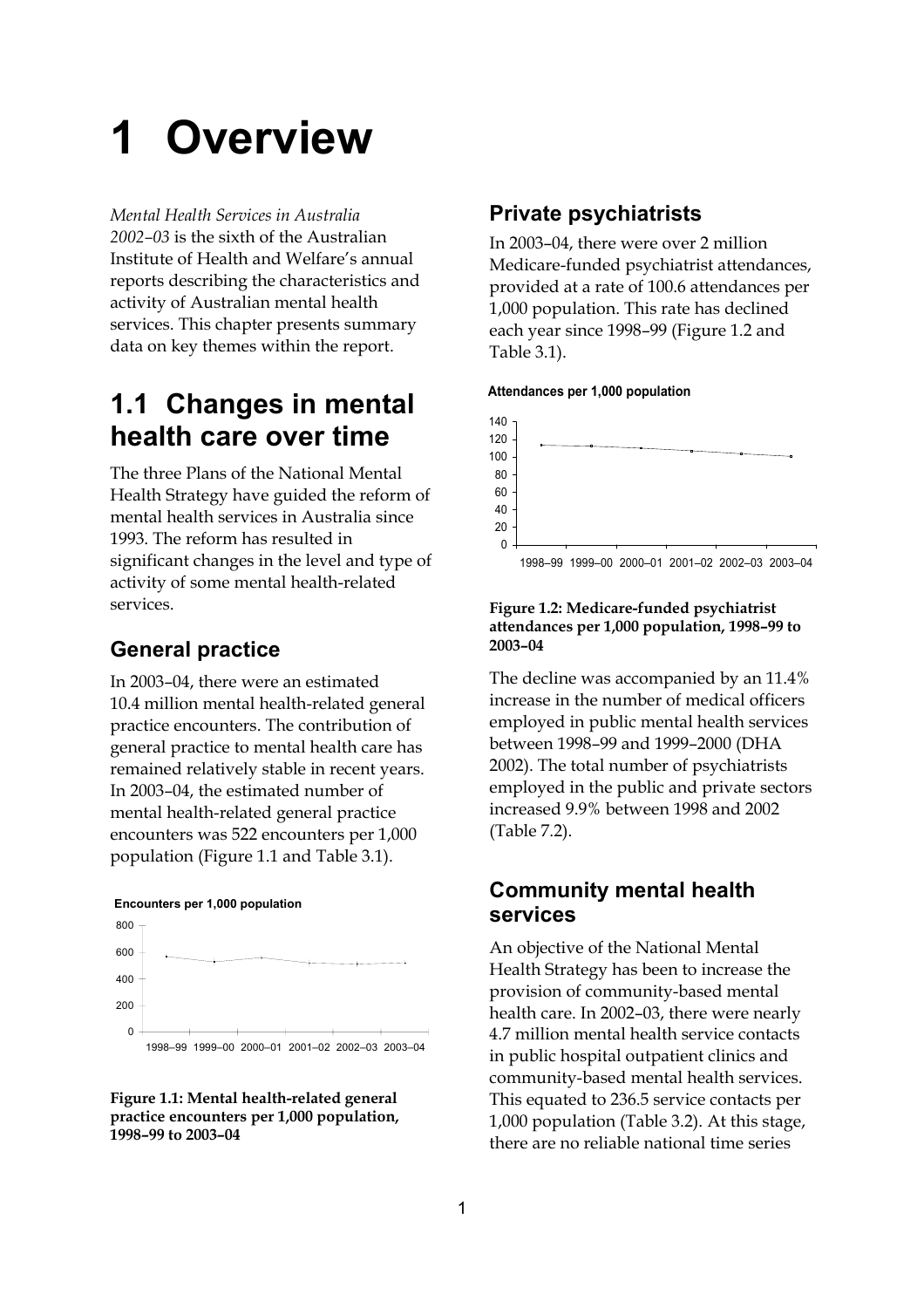data available on the activity of these services.

Some same-day care for a hospitaladmitted patient can be considered to be ambulatory equivalent (see Appendix 2). The number of ambulatory-equivalent mental health-related separations increased from 82,326 in 1998–99 to 108,946 in 2002–03. The number per 1,000 population increased in the private sector by 50.0% and decreased in the public sector by 18.8% (Figure 1.3 and Table 3.1).





#### **Figure 1.3: Ambulatory-equivalent mental health-related separations per 1,000 population, by hospital sector, Australia, 1998–99 to 2002–03**

### **Disability support services**

The Commonwealth State/Territory Disability Agreement (CSTDA) allocates responsibility and funding for disability support services between the Australian, state and territory governments. CSTDA-funded services include accommodation support, residential care, employment support and community access support. Data have been collected in all jurisdictions on clients of these services on a 'snapshot day' each year between 1997 and 2002. Some psychiatric disability services are not CSTDA-funded and are not included in this collection.

The number of CSTDA-funded services (residential and ambulatory) received by people with a psychiatric disability (i.e. primary or other significant disability) was between 55 and 60 services per 100,000 population between 1999 and 2002 (Figure

1.4). The rate for people with a psychiatric disability that was not their primary disability increased; this contrasted with an overall decrease, due to a drop in 2002, for those for whom it was their primary disability.





#### **Figure 1.4: CSTDA-funded disability support services received by people with a psychiatric disability per 100,000 population, 1998 to 2002**

For 2002–03, these data were collected on all services provided in the period 1 January to 30 June. These data are not comparable to the snapshot day data collected between 1997 and 2002 (see Figure 3.4 for 2003 data).

## **Hospital admitted patient care**

Another objective of the National Mental Health Strategy has been to reduce the size and number of stand-alone psychiatric hospitals and increase the role of psychiatric units in general hospitals in providing mental health-related care to admitted patients. Admission to a specialist psychiatric unit or hospital is not always the most appropriate treatment for all mental and behavioural disorders. For some disorders, treatment without specialised psychiatric care may be appropriate to the needs of the patient.

This section presents information on the changes to admitted patient care in terms of the number of separations, patient-days and average length of stay. Information on the relative merits of these different measures of hospital activity is provided in Box 4.1.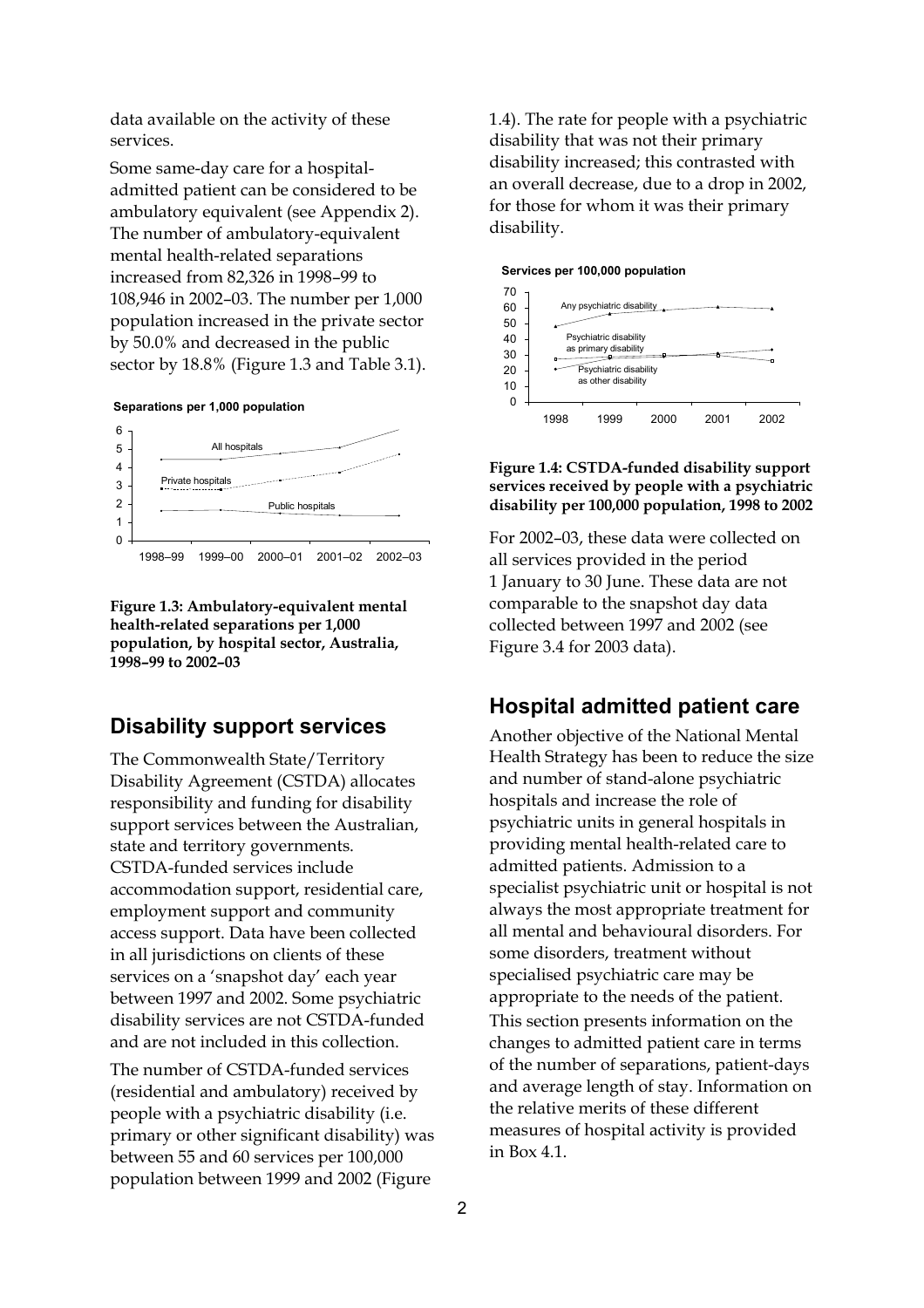Hospital admitted patient care is regarded as mental health-related in this report if it includes specialised psychiatric care and/or a mental health-related principal diagnosis is reported for it. It can also be regarded as comprising ambulatoryequivalent same-day care (see above), other same-day care, and care that lasts for at least one night. Information on nonambulatory-equivalent separations is presented below.

#### **Separations**

There were 192,169 mental health-related separations not considered to be ambulatory-equivalent in 2002–03.

The number of these separations was relatively stable between 1998–99 and 2002–03 (Figure 1.5). However, over this period, separations from public acute hospitals increased by 11.3%, but separations from private hospitals and public psychiatric hospitals decreased by 1.1% and 24.4% respectively (Table 4.1).



#### **Figure 1.5: Non-ambulatory-equivalent mental health-related separations by hospital type, 1998–99 to 2002–03**

The number of separations per 1,000 population by hospital type for the period 1998–99 to 2002–03 is available on the Internet at <www.aihw.gov.au>.

#### **Patient-days**

The patient-day data presented includes all days of patient care received during the hospitalisation. Some of these may have occurred in previous years, particularly for public psychiatric hospitals, for which

numbers of very extended stays were reported, particularly in 1998–99 and 1999–00.

There were 2,926,670 patient-days attributed to non-ambulatory-equivalent mental health-related separations in 2002–03. The number of patient-days for public acute hospitals increased by 8.9% between 1998–99 and 2002–03, the number for private hospitals increased by 5.4% and the number for public psychiatric hospitals decreased by 28.7% (Table 4.1 and Figure 1.6).

The number of non-ambulatoryequivalent mental health-related patient days per 1,000 population by hospital type for the period 1998–99 to 2002–03 is available on the Internet at <www.aihw.gov.au>.



**Figure 1.6: Patient-days attributed to overnight mental health-related separations by hospital type, 1998–99 to 2002–03** 

#### **Average length of stay**

In order to maximise the comparability over time, the average length of stay (ALOS) data in this chapter exclude separations for patients who transferred from one hospital to another, who changed type of episode of care during their hospital stay, who died in hospital, who left against medical advice or who were transferred to a residential aged care facility. These data also exclude any separations that began with a transfer from another hospital or a change of care type.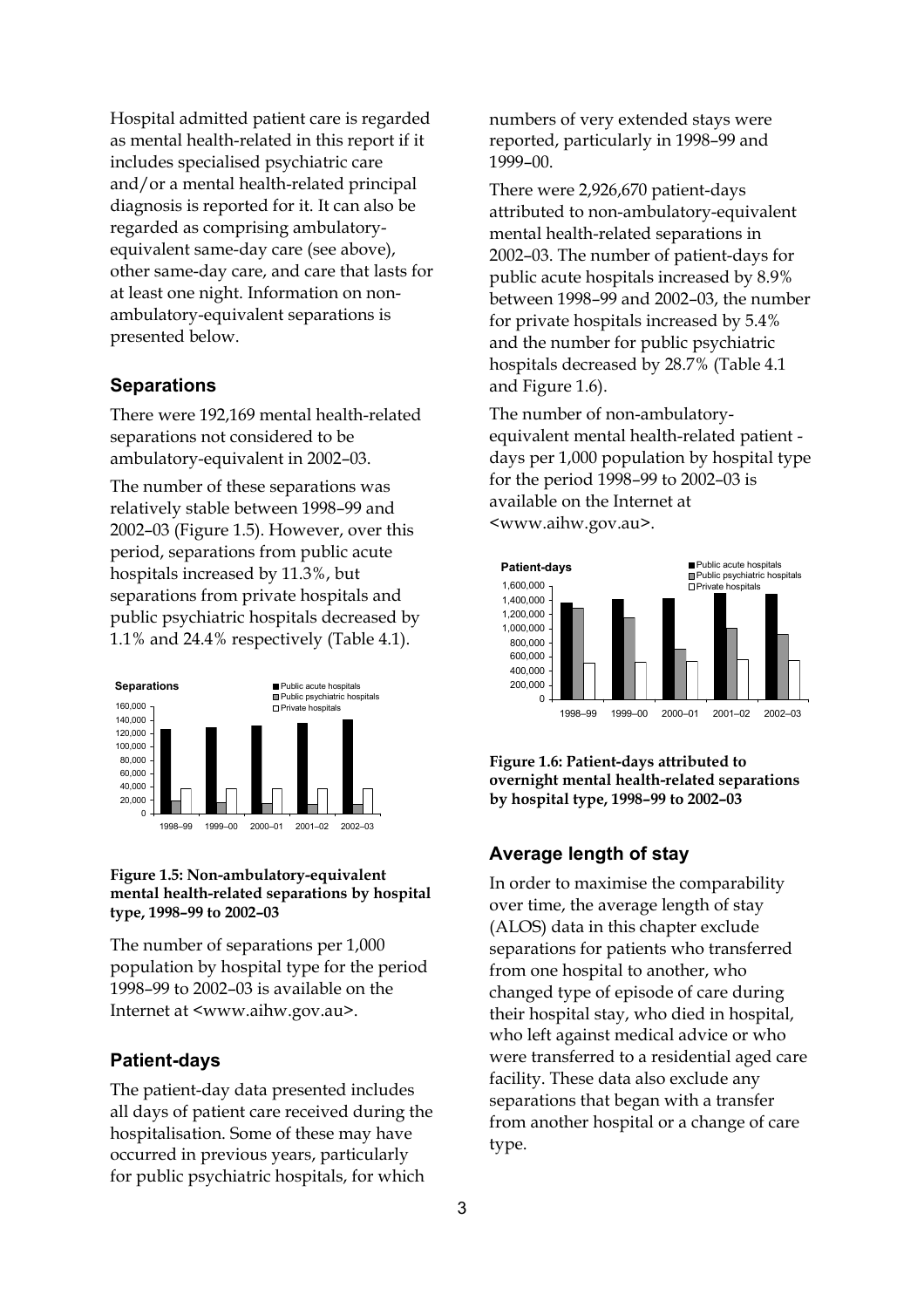For public acute hospitals, the ALOS for these selected separations remained relatively stable between 1998–99 and 2002–03. In 1998–99, the ALOS was 9.8 days and had increased by 4.1% to 10.2 days in 2002–03 (Figure 1.7). Private hospital separations had longer average lengths than public acute hospital separations and increased to 16.3 days for 2002–03. In 2002–03, the median lengths of stay for public acute and private hospitals were 5 and 12 days, respectively.

#### **Length of stay (days)**



**Figure 1.7: Average and median length of stay for selected mental health-related overnight separations by hospital type, 1998–99 to 2002–03** 

## **1.2 Patient demographics**

#### **Age and sex**

The overall prevalence of mental disorders declines with age (ABS 1998). Females are more likely to experience affective and anxiety disorders whereas males are more likely to experience substance use and psychotic disorders (ABS 1998; Jablensky et al. 1999). Patterns of service use differ for males and females and by age group, often reflecting the particular disorders most often treated by the service provider.

#### **General practice**

In 2003–04, 59.5% of mental health-related general practice encounters were with

female patients. The female proportion was higher than the male proportion in all age groups except for patients aged less than 15 years (Figures 1.8 and 3.2). This is consistent with the distribution pattern of male and female patients for all general practice encounters.

#### **Per cent of mental health-related encounters**



**Figure 1.8: Mental health-related general practice encounters by age group and sex of patient, 2003–04** 

#### **Private psychiatrists**

The patient age and sex distribution for Medicare-funded attendances with private psychiatrists was similar to that for general practice. In 2003–04, 60.6% of these attendances were for female patients. There were 121.9 attendances per 1,000 population for females, compared with 80.4 for males. The rate was higher for females than males in all age groups except for patients under 15 years (Figure 1.9 and Table 3.19).



**Figure 1.9: Medicare-funded psychiatrist attendances per 1,000 population by age group and sex of patient, 2003–04**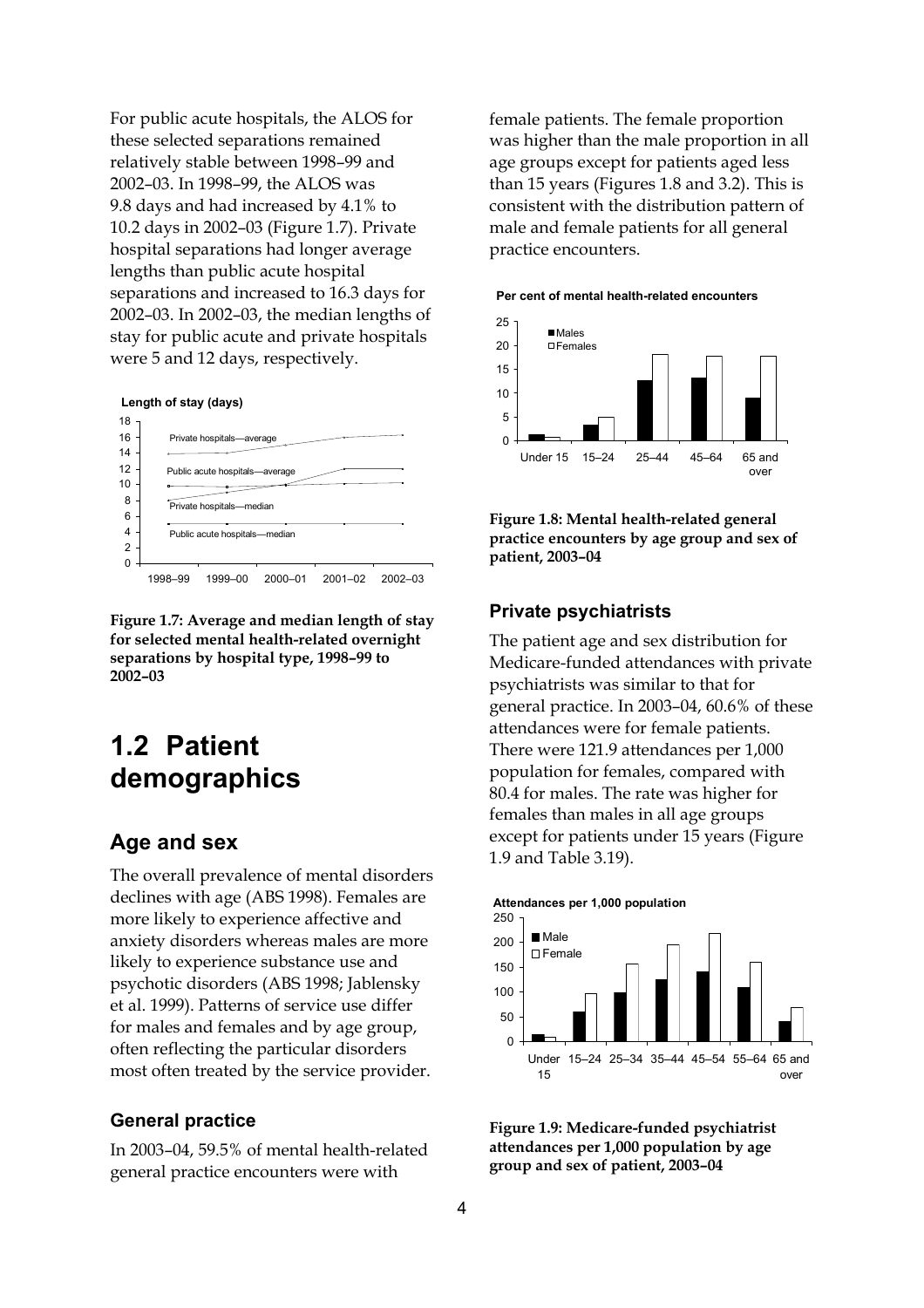#### **Community mental health services**

In 2002–03 there were more public community-based mental health service contacts for male (51.0%) than for female patients. There were 243.0 service contacts per 1,000 population for males, compared with 226.5 for females. Male patients dominated the age groups below 45 years and females dominated the older age groups (Figure 1.10 and Table 3.26).

 $\Omega$ 50 100 150 200 250 300 350 400 450 Under 15 15–24 25–34 35–44 45–54 55–64 65 and over **Male** □ Female **Service contacts per 1,000 population**

**Figure 1.10: Community mental health service contacts per 1,000 population by age group and sex of patient, 2002–03** 

#### **Ambulatory-equivalent separations**

In 2002–03, there were 42,630 ambulatoryequivalent separations for male patients (39.1%) and 66,315 for female patients (60.9%). Separations for male patients who received ambulatory-equivalent care were most likely to be for the 45–54 years age group (20.7% of male separations) and for the 35–44 years age group for females (22.2% of female separations) (Figure 1.11 and Table 3.35).

#### **Separations per 1,000 population**



**Figure 1.11: Ambulatory-equivalent mental health-related separations per 1,000 population by age group and sex of patient, 2002–03** 

#### **Hospital admitted patient care**

In 2002–03, there were 192,169 mental health-related separations, excluding separations that could be considered to be equivalent to ambulatory mental health care. For more information on these ambulatory-equivalent separations, refer to Chapter 3 and Appendix 2.

Of the 192,169 non-ambulatory-equivalent mental health-related separations, 52.5% were for female patients. There were 10.1 of these separations per 1,000 population for females, compared with 9.3 for males. The rate was higher for females in all age groups above 35 years and between 15 and 24 years (Figure 1.12).

In 2002–03, there were 1,510,706 patientdays for male patients compared with 1,434,269 for females. There were 153.9 days per 1,000 population for males, compared with 144.2 for females. The rates were higher for males than for females in all age groups except for the 55–64 age group where rates for females were higher (Tables 5.1 and 6.1).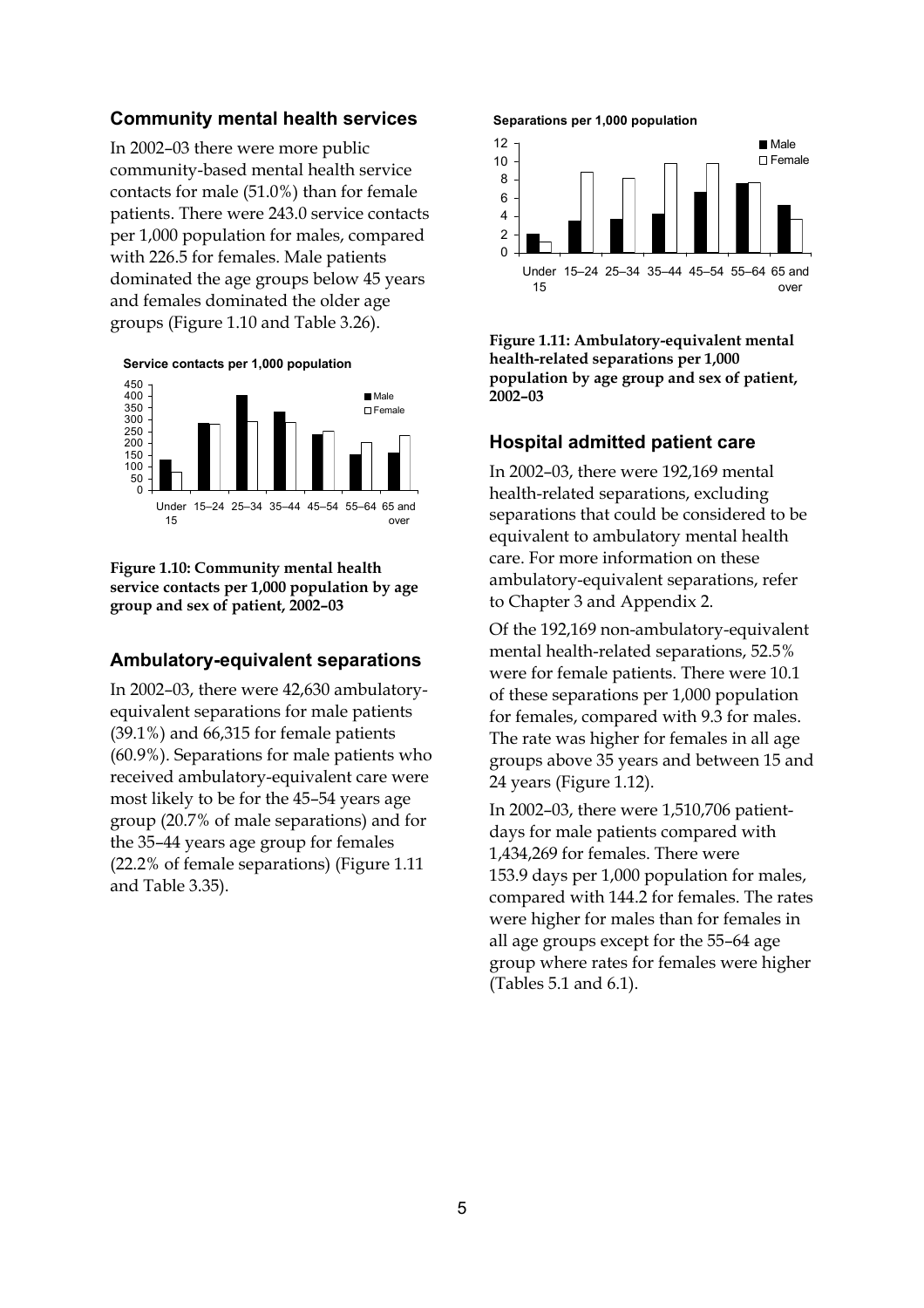

**Figure 1.12: Non-ambulatory-equivalent mental health-related separations per 1,000 population by age group and sex of patient, 2002–03** 

## **Patient's area of usual residence**

This section presents summary information on service use by the area of usual residence of the patient. Community mental health care is not included in this section due to substantial underreporting of patient's area of usual residence.

#### **Hospital admitted patient care**

The pattern of non-ambulatory-equivalent separations per 1,000 population by Remoteness Area differed for separations with and without specialised psychiatric care (Figure 1.13 and Tables 5.5 and 6.2). In the case of separations with specialised psychiatric care, the rate per 1,000 population was highest for patients living in major cities (5.8) and lowest for those living in very remote areas (2.7).

The opposite was true for separations without specialised psychiatric care. There the rate was highest for patients living in very remote areas (8.3) and lowest for those living in major cities (3.3).

#### **Separations per 1,000 population**



**Figure 1.13: Non-ambulatory-equivalent mental health-related separations per 1,000 population by Remoteness Area of usual residence, 2002–03** 

## **Aboriginal and Torres Strait Islander peoples**

Indigenous Australians view mental health basically as social and emotional wellbeing. Hence, data on their use of services may reflect a different range of conditions compared with other Australians. Aboriginal and Torres Strait Islander peoples are thought to be underidentified in health care data collections, including those for mental health care.

#### **Ambulatory-equivalent separations**

The number of ambulatory-equivalent mental health-related separations per 1,000 Aboriginal and Torres Strait Islander peoples was lower than that of other Australians (3.2 compared with 5.5) (Table 3.36).

This was particularly the case for ambulatory-equivalent separations with specialised psychiatric care. The rate of these separations per 1,000 Aboriginal and Torres Strait Islander peoples was less than one-third that of the rate for other Australians (1.3 compared with 4.5) (Figure 1.14 and Table 3.36). In contrast, the number of ambulatoryequivalent separations with nonspecialised psychiatric care per 1,000 Aboriginal and Torres Strait Islander peoples was almost double that of other Australians (1.8 compared with 1.0) Figure 1.14 and Table 3.36).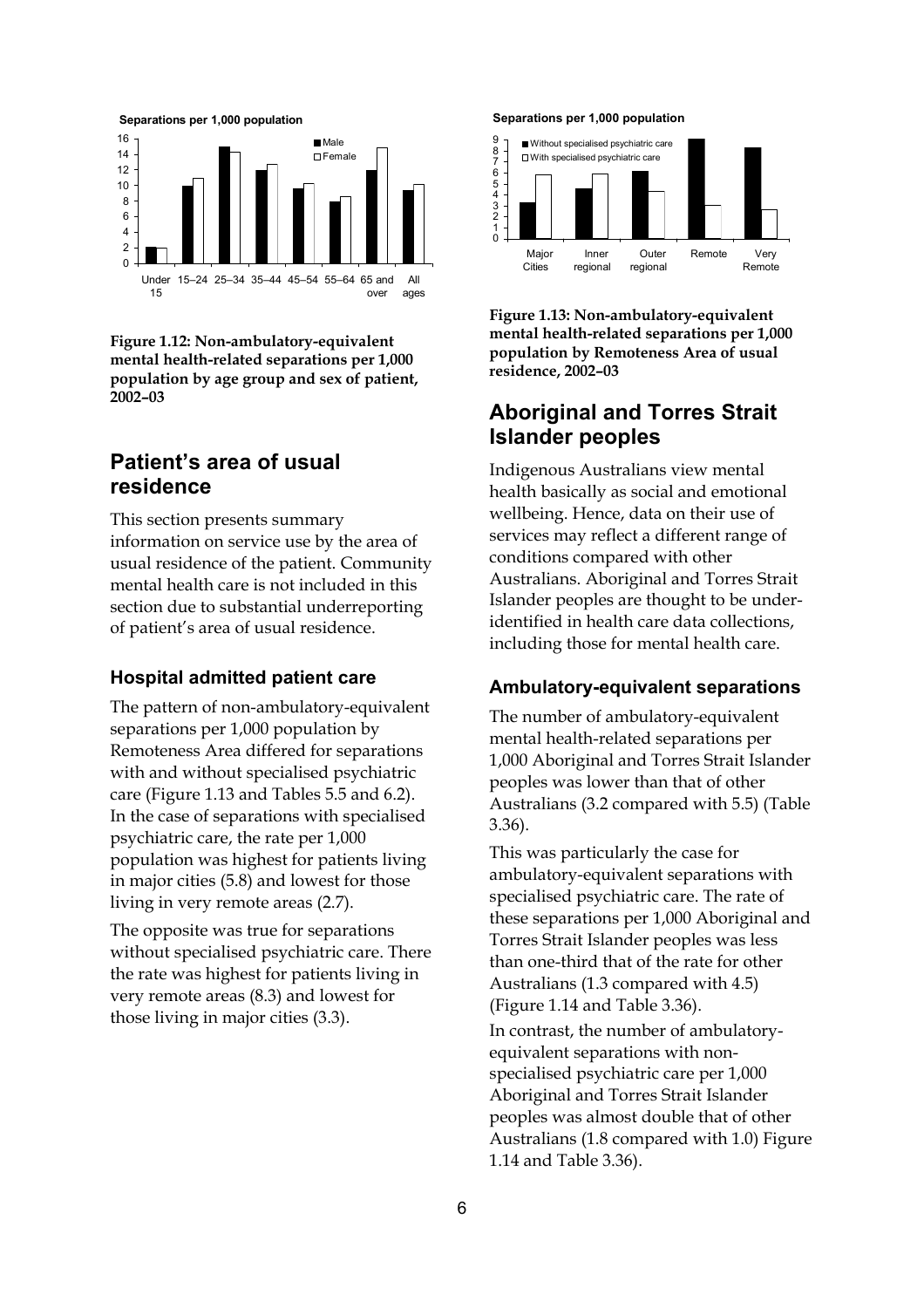

**Figure 1.14: Ambulatory-equivalent mental health-related separations per 1,000 population by Indigenous status, 2002–03** 

#### **Hospital admitted patient care**

For non-ambulatory-equivalent mental health-related separations per 1,000 Aboriginal and Torres Strait Islander peoples the rate was more than double that of other Australians (22.6 compared with 9.4) (Figure 1.15 and Tables 5.6 and 6.3).

The difference in rates between the two groups was less pronounced for nonambulatory-equivalent separations with specialised psychiatric care. The rate of these separations per 1,000 Aboriginal and Torres Strait Islander peoples was almost double the rate for other Australians (10.0 compared with 5.6) (Figure 1.15 and Table 5.6).

In contrast, the number of nonambulatory-equivalent separations with out specialised psychiatric care per 1,000 Aboriginal and Torres Strait Islander peoples was more than three times that of other Australians (12.6 compared with 3.8) (Figure 1.15 and Table 6.3).

#### **Separations per 1,000 population**



#### **Figure 1.15: Non-ambulatory-equivalent mental health-related separations per 1,000 population by Indigenous status, 2002–03**

The relatively greater reliance of Aboriginal and Torres Strait Islander peoples on non-specialised care compared to specialised care may be partially explained by geographical differences. A higher proportion of this group live in remote or very remote areas (25%) compared to other Australians (2%) (AIHW & ABS 2003), and there are fewer specialised care facilities in these areas. In 2002–03, there were no public psychiatric hospitals and only one public acute care hospital with a psychiatric unit or ward with 1.19 available beds per 100,000 population in remote and very remote areas (Tables 7.14 and 7.19). Conversely, the proportion of other Australians living in major cities (67%) was much higher than the proportion of Aboriginal and Torres Strait Islander peoples (30%) (AIHW & ABS 2003). In 2002–03 in major cities, there were 10 public psychiatric hospitals with 12.7 available beds per 100,000 population, and 87 public acute care hospital with a psychiatric unit or ward with 19.51 available beds per 100,000 population (Tables 7.14 and 7.19).

Along with reduced access to hospital services, Aboriginal and Torres Strait Islander peoples had a shorter average length of stay for overnight separations without specialised psychiatric care (4.6 days compared with 8.5 for other Australians). Difference in length of stay may reflect differences in casemix between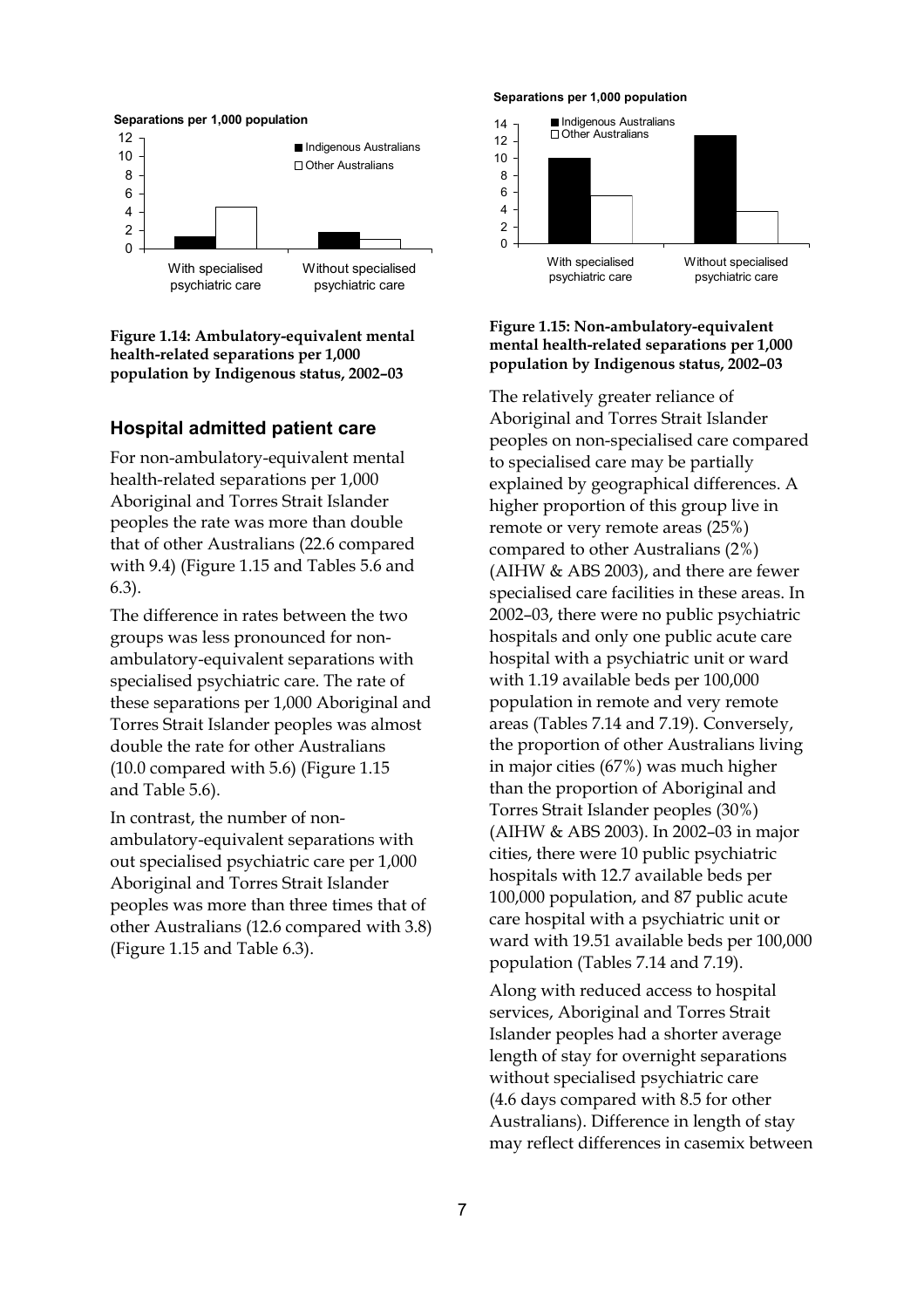Indigenous Australians and other Australians.

The accuracy of Indigenous identification in hospital separations data needs improvement and these data need to be used with caution (further detail about the quality of these data can be found in *Australian Hospital Statistics 2002–03* (AIHW 2004d)).

# **1.3 Mental health problems and disorders**

This section presents information on the problems and disorders treated by the different types of mental health service providers. Mood (affective) and anxiety disorders are the most prevalent forms of mental disorder in the Australian population (ABS 1998; Sawyer et al. 2000).

## **General practice**

Of the mental health problems managed by general practitioners in 2003–04, problems related to mood (affective) were the most frequently managed, followed by anxiety-related and physical disturbances (mainly sleep disturbance) (Figure 1.16 and Table 3.6).





## **Community mental health care services**

The mental disorders treated in public community-based ambulatory mental health services and hospital outpatient services in 2002–03 included lowprevalence disorders such as *Schizophrenia, schizotypal and delusional disorders* (Figure 1.17 and Table 3.32).

These data should be interpreted with caution because no principal diagnosis information was available for a large proportion of service contacts.



**Figure 1.17: Principal diagnoses for service contacts, public community mental health care, 2002–03**

#### **Ambulatory-equivalent separations**

The most common principal diagnoses, for ambulatory-equivalent mental healthrelated separations with specialised psychiatric care, were *Mood (affective) disorders* (45%) and *Neurotic, stress-related and somatoform disorders (24%)* (Figure 1.18).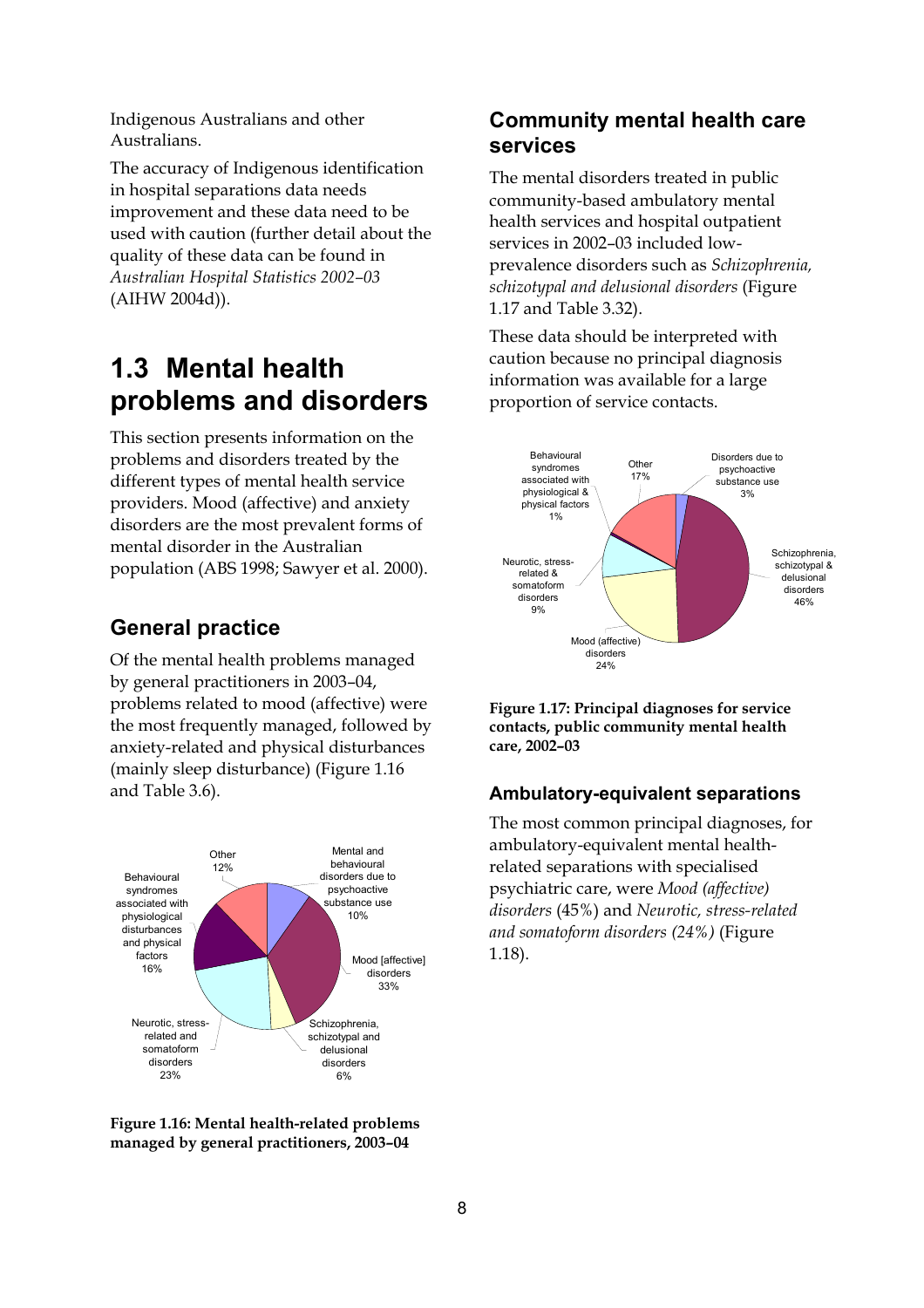

#### **Figure 1.18: Principal diagnoses for ambulatory-equivalent mental health-related separations, with specialised psychiatric care, 2002–03**

The most common principal diagnoses, for ambulatory-equivalent mental healthrelated separations without specialised psychiatric care, were *Disorders due to Psychoactive substance use* (40%) and *Neurotic, stress-related and somatoform disorders* (21%) (Figure 1.19).



**Figure 1.19: Principal diagnoses for ambulatory-equivalent mental health-related separations, without specialised psychiatric care, 2002–03**

## **Hospital admitted patient care**

This section presents information on the mental health-related diagnoses reported for non-ambulatory-equivalent mental health-related separations in public and

private hospitals, and related patterns of the provision of specialised psychiatric care.

Of the non-ambulatory-equivalent mental health-related separations in public and private hospitals, 56.3% or 87,343 public hospital separations included a component of specialised psychiatric care, that is, care in a specialised psychiatric unit or hospital. This compares with 69.2% or 25,702 separations with a component of specialised psychiatric care in private hospitals (Tables 5.2 and 6.2).

#### **Public hospitals**

In 2002–03, *Mood (affective) disorders* and *Schizophrenia, schizotypal and delusional disorders* were the most common principal diagnoses for public hospital nonambulatory-equivalent mental healthrelated separations (Figure 1.20 and Tables 5.9 and 6.6).



#### **Figure 1.20: Principal diagnoses for nonambulatory-equivalent mental health-related separations, public hospitals, 2002-03**

A high proportion of separations with principal diagnoses of *Mood (affective) disorders*, *Schizophrenia, schizotypal and delusional disorders* and *Disorders of adult personality and behaviour* had specialised psychiatric care (Figure 1.21 and Tables 5.9 and 6.6).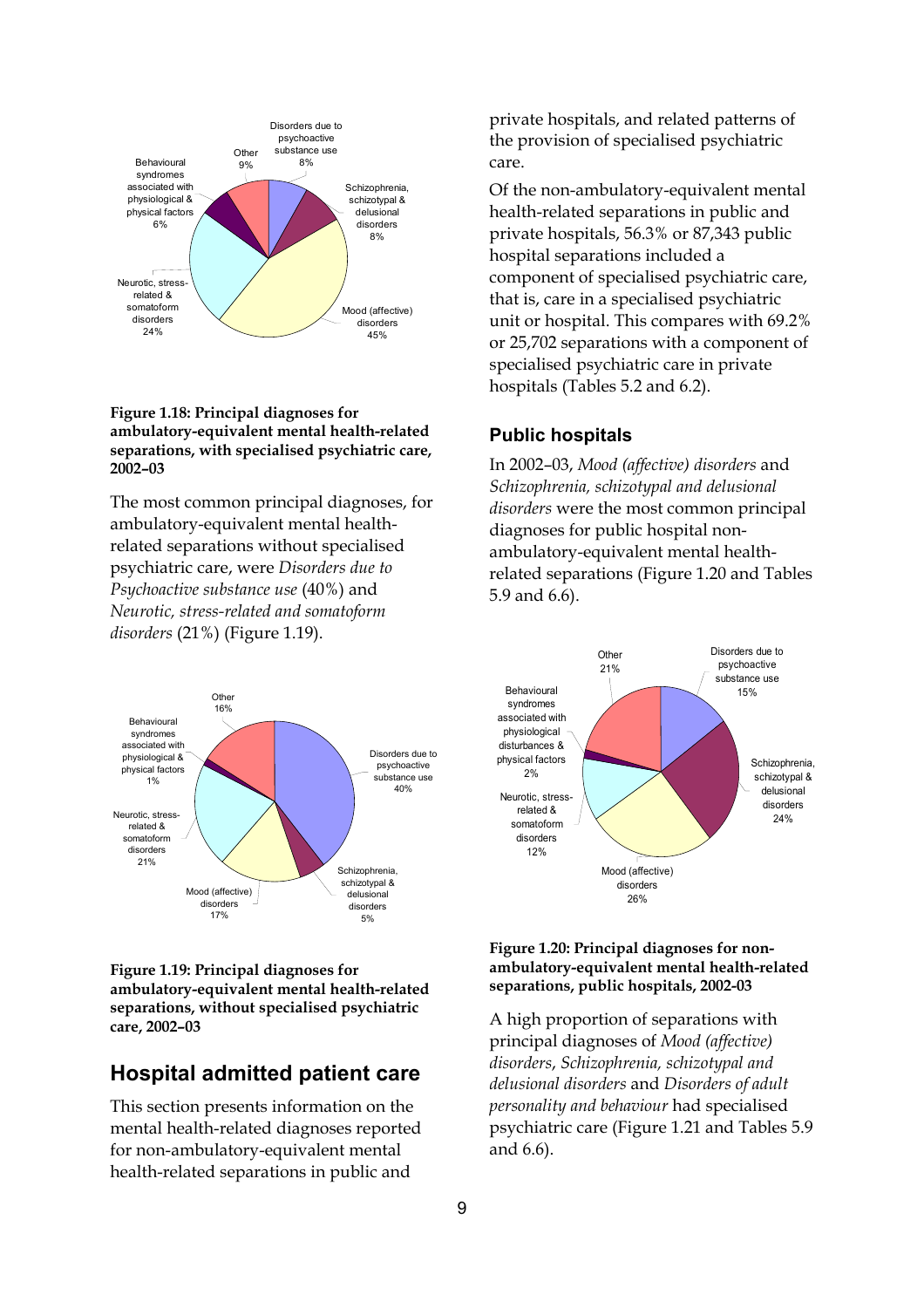

**Figure 1.21: Non-ambulatory-equivalent mental health-related separations with specialised psychiatric care, 2002-03** 

#### **Private hospitals**

Principal diagnoses of *Mood (affective) disorders* and *Neurotic, stress-related and somatoform disorders* were the most common for private hospital nonambulatory-equivalent mental healthrelated separations (Figure 1.22 and Tables 5.9 and 6.6).



**Figure 1.22: Principal diagnoses for nonambulatory-equivalent mental health-related separations, private hospitals, 2002–03** 

## **1.4 Medication**

This report presents data on mental health-related medication subsidised through the Pharmaceutical Benefits Scheme (PBS) and Repatriation Pharmaceutical Benefits Scheme (RPBS) and prescribed by private psychiatrists and other medical practitioners.

For non-psychiatrists, only mental health-related medications are included (see Appendix 2 for more details). For psychiatrists, all medications prescribed are included.

In 2003–04, mental health-related medications accounted for 10.9% (17.8 million) of all the medications prescribed by general practitioners (Table 3.15 and unpublished PBS and RPBS data). Private psychiatrists prescribed a total of 1.96 million medications (Table 3.23).

In 2003–04, antidepressants were the most frequently prescribed mental healthrelated medication, accounting for 59.4% of mental health-related medications, 54.6% of mental health-related medication prescribed by psychiatrists and 59.9% of mental health-related medication prescribed by general practitioners (Tables 3.15 and 3.23).

Between 1998–99 and 2003–04, there was an increase in the number of antidepressant and antipsychotic PBSsubsidised medications and a decrease in the numbers for hypnotics and sedatives and anxiolytics (Figure 1.23 and Tables 3.14 and 3.22).





**Figure 1.23: Selected PBS-funded mental healthrelated prescriptions per 1,000 population, 1998–99 to 2003–04** 

## **1.5 Labour force**

This report presents data on three mental health-related professions for which there are recent national data available: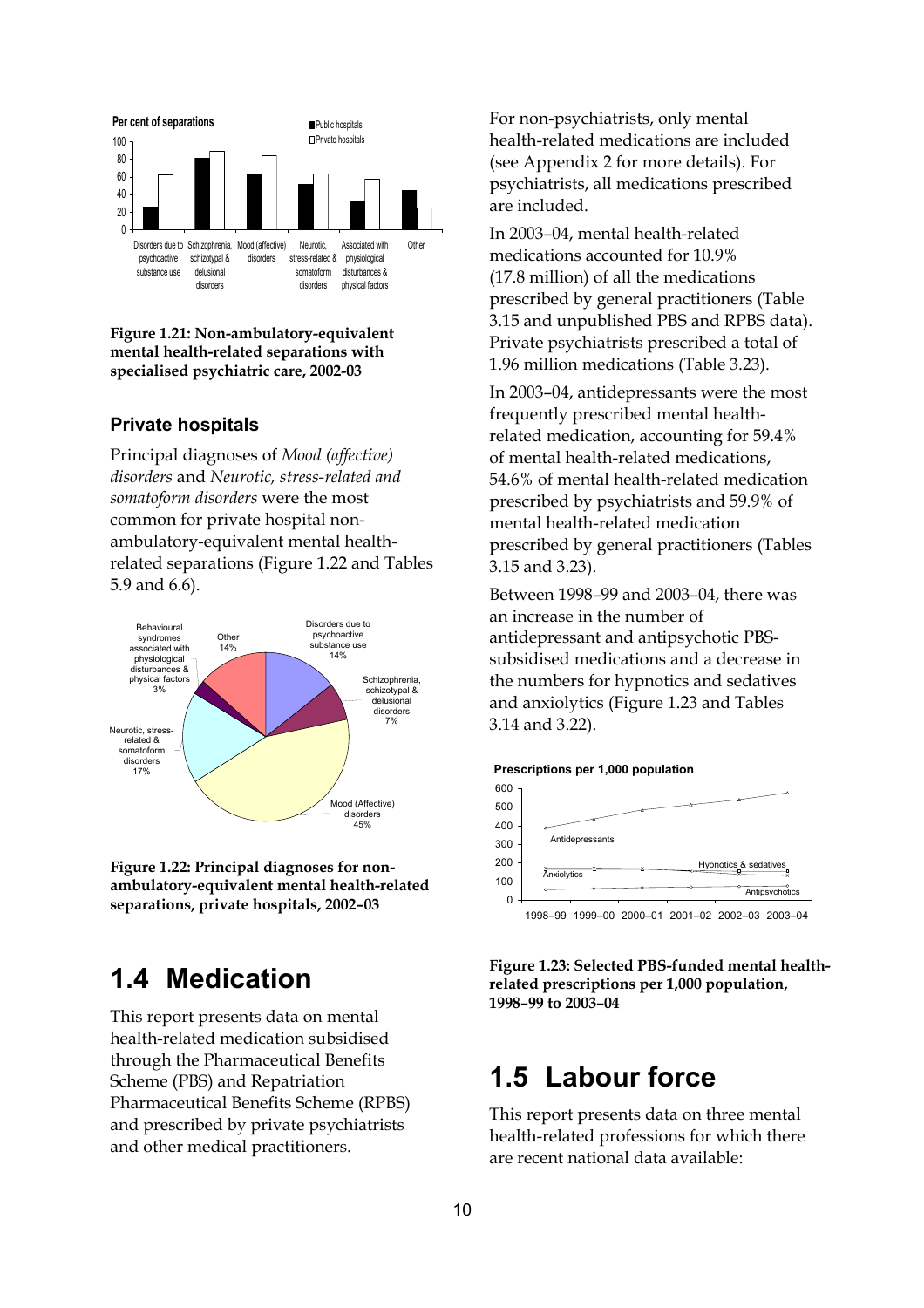psychiatry, mental health nursing and clinical psychology. For psychiatrists and mental health nurses, labour force data were collected in conjunction with the annual registration renewal of these practitioners. Data for clinical psychologists were from the Australian Bureau of Statistics (ABS) Census of Population and Housing.

#### **Psychiatrists**

Psychiatrists presented here are those that identified themselves as being a specialist (i.e., a person who holds a qualification awarded by a specialist college, for example, the Royal Australian and New Zealand College of Psychiatrists (RANZCP)) and whose main specialty of practice is psychiatry. Both public and private sector psychiatrists are included.

In 2002, Australia had 12.1 psychiatrists per 100,000 population (including 1.0 nonclinician) and 3.0 psychiatrists-in-training per 100,000 population (Table 7.1).

Major cities had a relatively high number of psychiatrists per 100,000 population (Figure 1.24 and Table 7.1). Remote and very remote areas had fewer psychiatrists per 100,000 population.





## **Mental health nurses**

Mental health nurses were defined as nurses who reported that their main area of nursing was mental health. Both public and private sector nurses are included.

In 2001, 12,094 nurses identified psychiatric and mental health nursing as their main area of nursing (Table 7.6). They accounted for 6.0% of all employed clinical nurses.

There were 62.2 mental health nurses per 100,000 population in 2001, a level consistent with previous years.

Major cities and inner regional areas had a relatively high number of mental health nurses per 100,000 population (Figure 1.25). Remote and very remote areas had fewer of these nurses per 100,000 population, but rates increased between 1997 and 2001.





#### **Figure 1.25: Mental health nurses per 100,000 population by Remoteness Area, 1997 to 2001**

In 2001, just over two-thirds of mental health nurses were female. The majority of mental health nurses were in the 45–54 and 34–44 year age groups (35.9% and 32.9%, respectively) (Figure 1.26 and Table 7.6).



**Figure 1.26: Mental health nurses by age and sex, Australia, 2001**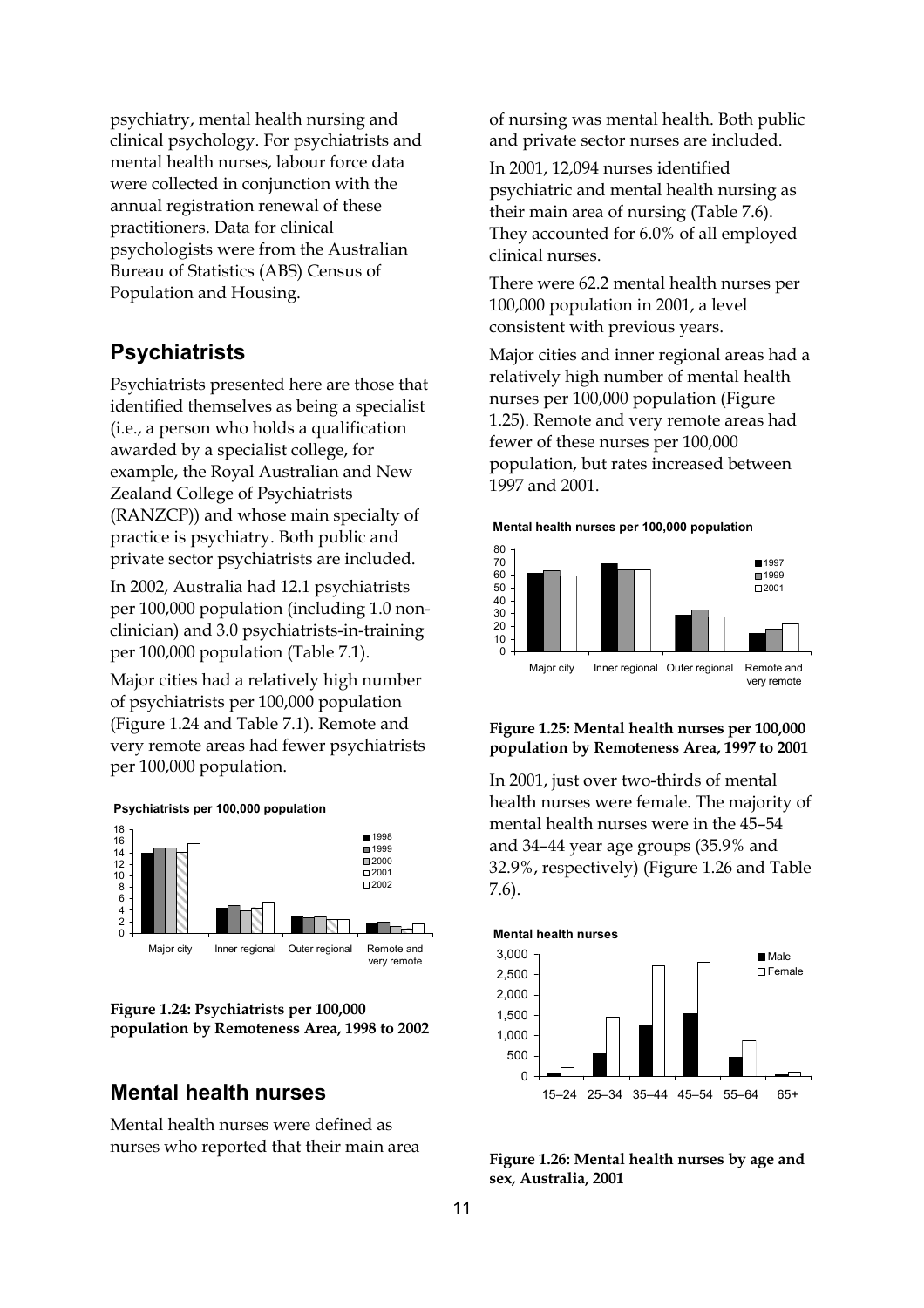# **2 Introduction**

*Mental Health Services in Australia 2002–03* is the sixth in the Australian Institute of Health and Welfare's (AIHW) series of annual reports describing the activity and characteristics of Australia's mental health care services. A key role of these reports is to make publicly available the data collected as specified in the National Minimum Data Sets (NMDSs) for Mental Health Care, which cover public community mental health services and specialised psychiatric care for patients admitted to public and private hospitals (see Appendix 1 for descriptions). Alongside the NMDS data, these reports also include a range of other data to describe mental health-related service delivery in Australia.

A wide range of service types is involved in providing treatment and care for people with mental health disorders. These include specialist mental health services, general health services and services outside the health sector, provided in both residential and ambulatory care settings. Many are government services, but private hospitals, non-government organisations and private medical practitioners are also responsible for providing mental health care. This report gives an overview of this range of services.

This report and accompanying additional tables are available on the Internet at <www.aihw.gov.au/publications/hse/mhsa02-03/>. Some of the national data on admitted-patient care are also available in an interactive data cube format on the Internet at <www.aihw.gov.au/hospitaldata/datacubes/index.html>. Users can access these data cubes to create customised tables based on the age group, sex, principal diagnosis and mental health legal status of admitted patients who received specialised psychiatric care between 1998–99 and 2002–03.

# **2.1 Report structure**

Chapter 1 presents overview information on mental health-related service activity over recent years and mental health-related service use by selected population groups.

Chapter 2 presents information on this report's structure and background information on the prevalence of mental disorders and on the objectives of the National Mental Health Strategy.

Chapter 3 summarises the available data on ambulatory care provided by specialised mental health care services and other non-specialised service providers that play a role in providing services for people with mental disorders. Reported specialised mental health care services include those provided by private psychiatrists and specialist mental health outpatient and community mental health care services. The non-specialised services reported include general practitioners, and ambulatory disability support services that were funded under the Commonwealth State/Territory Disability Agreement (CSTDA). The CSTDA-funded services include some specialised mental health care services provided by non-government organisations. This chapter also presents Pharmaceutical Benefits Scheme (PBS) and Repatriation Pharmaceutical Benefits Scheme (RPBS) data on mental health-related medications.

Chapters 4, 5 and 6 summarise the available data on residential and admitted patient mental health care and CSTDA-funded residential disability support services. The information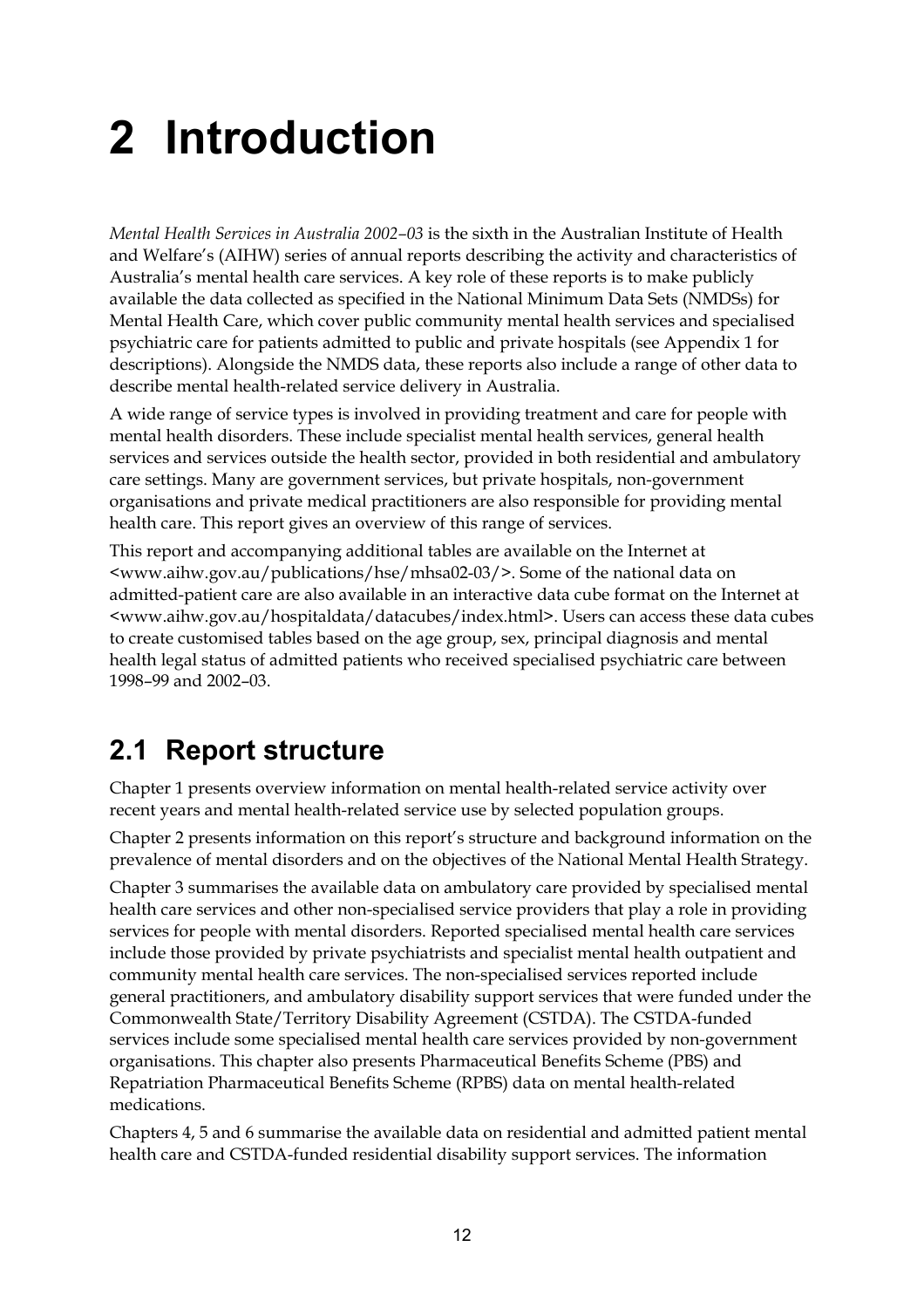presented on patients admitted to hospitals includes data on those who received specialised psychiatric care (chapter 5) and those who had a mental health-related principal diagnosis but were not reported as receiving specialised psychiatric care (chapter 6).

Chapter 7 presents information on the public and private psychiatrist, mental health nurse and clinical psychologist labour force. This chapter also presents data on the staffing and expenditure of public community mental health care establishments and public and private hospitals that provide specialised psychiatric care.

Chapter 8 presents information on mental health care for schizophrenia, accompanied by information on the estimated prevalence of this condition, and the burden and health system expenditure related to this condition.

The appendixes provide more detailed technical notes on the data and analyses that are included in the chapters. Appendix 1 outlines the data sources used for this report and their respective strengths and weaknesses, and details the data elements specified in the NMDSs for Mental Health Care. Appendix 2 provides information on the codes used to define mental health-related care and medications and on the definition of hospital separations that could be considered equivalent to ambulatory mental health care. Appendix 3 provides state- and territory-specific data on admitted patient care, including ambulatory-equivalent mental health care, and community mental health care. Appendix 4 presents information on the National Survey of Mental Health Services and how it compares with the establishment-level data collections used in this report.

The data in this report are mainly for 2002–03 or, in the case of the CSTDA MDS data, for the first six months of 2003. In the interest of presenting the most up-to-date data, data for 2003–04 are presented from the Medicare, PBS and Bettering the Evaluation and Care of Health (BEACH) data collections. Readers requiring 2002–03 data from the Medicare or PBS collections can refer to the Internet tables accompanying this report on the Institute's web site (<www.aihw.gov.au>). Those requiring 2002–03 data from the BEACH data collection can refer to the *Mental Health Services in Australia 2001–02* report (AIHW 2004a).

# **2.2 Background**

This publication focuses on mental health services. However, this section provides some background information on the prevalence of mental disorders and psychiatric disability from the 1997 National Survey of Mental Health and Wellbeing of Adults, the 2003 Survey of Disability, Ageing and Carers, and the 1999 National Survey of Mental Health and Wellbeing of Children and Adolescents. This section also includes background information on the National Mental Health Strategy and its objectives (Box 2.1).

## **Prevalence of mental disorders in adults**

The most commonly quoted figure of mental disorders in Australia is that approximately one in five adults will experience a mental illness at some time in their life. This figure is from the adult component of the National Survey of Mental Health and Wellbeing (NSMHWB) conducted in 1997 by the Australia Bureau of Statistics (ABS 1998). Approximately 10,600 people aged 18 years and over participated in the survey; a range of mental disorders was diagnosed using a computerised version of the Composite International Diagnostic Interview. These disorders included anxiety or affective disorders and substance use disorders.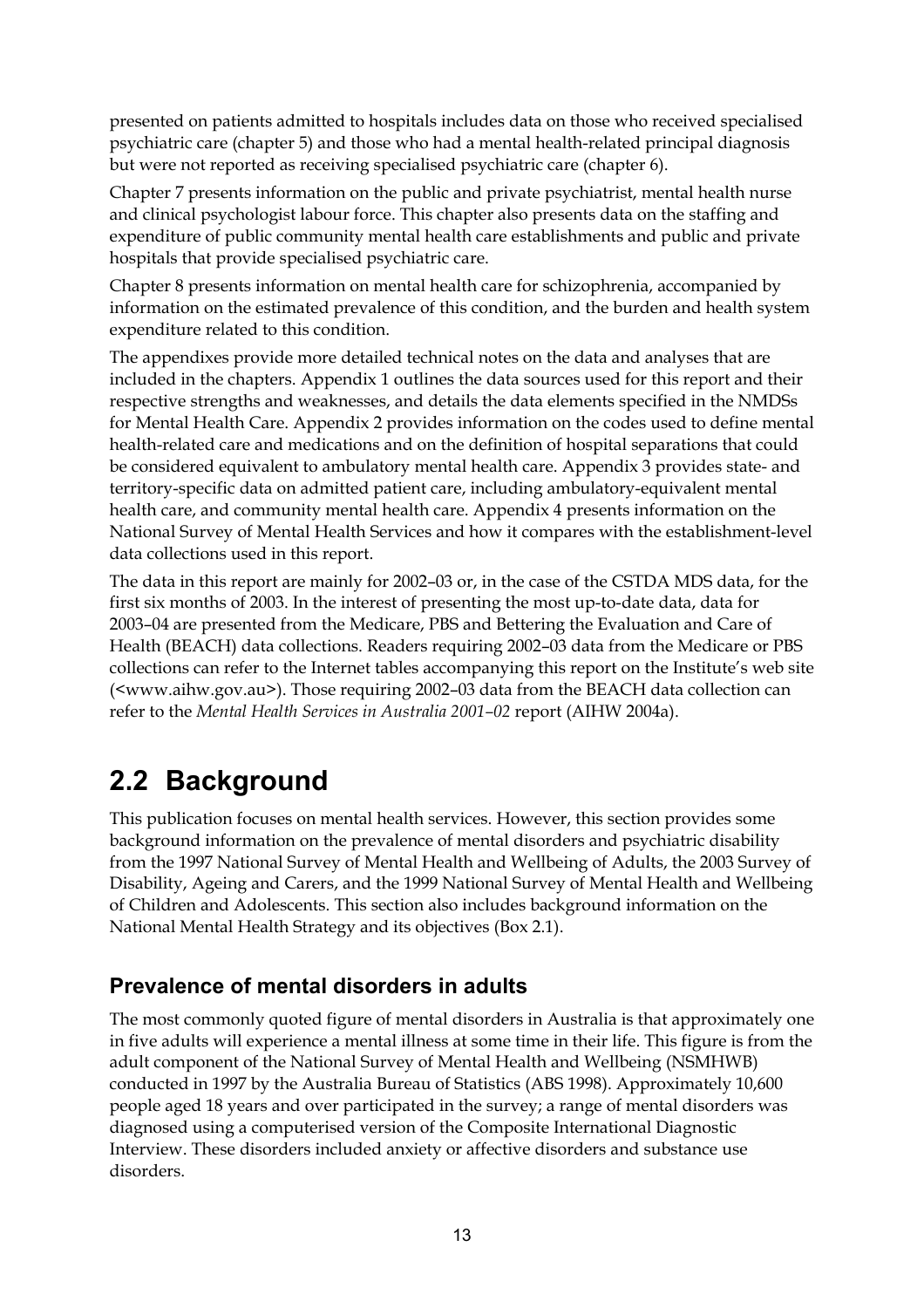The survey found that an estimated 18% of Australian adults had experienced a mental disorder in the 12 months before the interview (ABS 1998). The prevalence of mental disorders decreased with age, with the highest prevalence reported for adults aged 18–24 years (27%), reflecting a relatively high rate of substance use disorders in that age group. The prevalence was lowest, at 6%, for those aged 65 and over.

Women were more likely than men to have had an anxiety or affective disorder and men were more than twice as likely as women to have had a substance use disorder. Anxiety disorders were most common for women aged 45–54 years (16%). Affective disorders, which include depression, were most common for women aged 18–24 years (11%). Substance use disorders were most common for men aged 18–24 years (22%). More information on the results of this study can be found in *Mental Health Services in Australia 2000–01* (AIHW 2003a).

The child and adolescent component of the 1998 National Survey of Mental Health and Wellbeing found the most frequently reported disorder for children aged 6–17 years was attention-deficit hyperactivity disorders (ADHD) (11% or an estimated 355,000 children and adolescents). Less prevalent were depressive disorders (4% or 117,000) and conduct disorders (3% or 95,000) (Sawyer et al. 2000).

#### **Box 2.1: National Mental Health Strategy**

*In 1992, the Commonwealth, state and territory governments in Australia endorsed the National Mental Health Strategy as a framework to guide the reform agenda for mental health. A brief outline of the Strategy is given below. For more information on the National Mental Health Strategy, refer to the*  National Mental Health Report 2002 *(DHA 2002). The aims of the Strategy are to:* 

- *promote the mental health of the Australian community and, where possible, prevent the development of mental disorder;*
- *reduce the impact of mental disorders on individuals, families and the community*
- *assure the rights of people with mental disorders.*

*The broad aims and objectives of the Strategy are described in the National Mental Health Policy. The Policy has 38 objectives including objectives relating to the shift from institutional to community care and the delivery of services in mainstream settings. The approach to be taken by the Australian, state and territory governments in implementing the aims and objectives of the Policy were described by the First National Mental Health Plan, which ran from 1992–93 to 1997–98. Near the end of the First Plan, an independent evaluation concluded that significant progress had been achieved but that the reform agenda had yet to be completed (AHMAC 1997).* 

*In order to continue these reforms, the Second National Mental Health Plan (1998–99 to 2002–03) was endorsed by all governments in 1998. The aim of the Second Plan was to consolidate reforms of the First Plan and to extend into additional areas with a particular focus on promotion and prevention, partnerships in service reform and delivery, and service quality and effectiveness.* 

*The National Mental Health Plan 2003–08 consolidates reforms begun under the first two plans and has four priority themes: promoting mental health and preventing mental health problems, increasing service responsiveness, strengthening quality and fostering research, and innovation and sustainability.* 

## **Prevalence of psychiatric disability**

Having a mental health condition such as depression or anxiety can be disabling in its impact on day-to-day life and/or long-term functioning at home and in the community. In 2003, the Australian Bureau of Statistics conducted the Survey of Disability, Ageing and Carers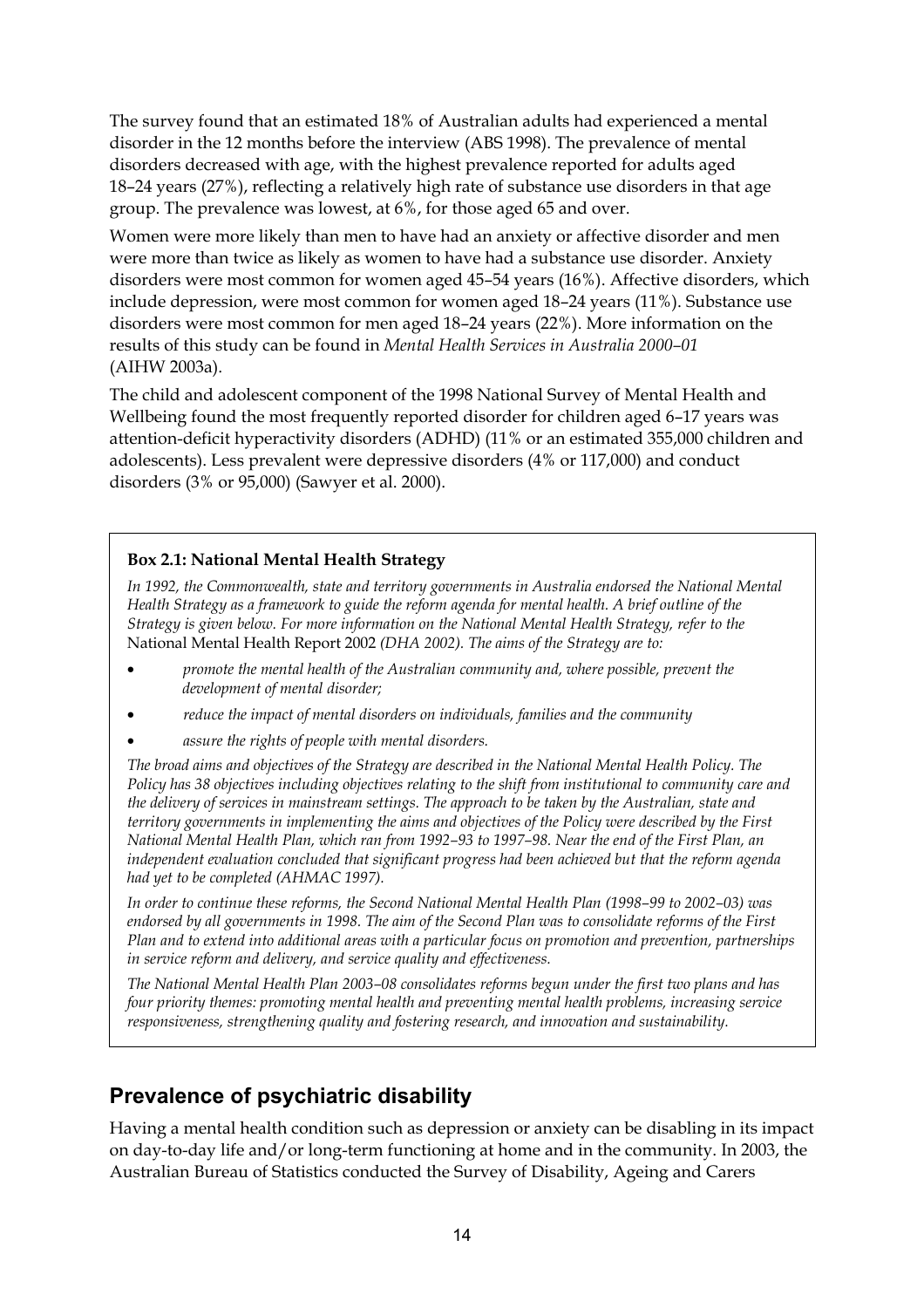(SDAC). Data from this survey estimated the prevalence of psychiatric disability at 4.7% of the Australian population of all ages, representing around 926,000 people.

Data from the NSMHWB estimated the prevalence of mental disorders for persons aged 18 years and over at 18% (see previous page). The prevalence of disability, as defined in the NMHWB survey, was estimated at 7.8% of persons aged 18 years and over.

There are a number of differences between the two surveys which may account for these disparities in the prevalence rates and which show that the data from these surveys are not able to be compared. For example, the NSMHWB was specifically designed to measure, through a structured questionnaire, the prevalence of mental disorder, whereas the SDAC was designed, among other things, to measure levels of disability. The population surveyed for the NSMHWB was persons aged 18 years and over, whereas the SDAC surveyed the Australian population of all ages. In addition, the definitions used in each survey for mental disorder differ.

In the 2003 SDAC, prevalence levels were higher for those aged 65 years and older (11.8% compared with 3.7% for those aged less than 65 years), and higher among older females (14.0%) than older males (9.0%).

There was a proportion of the Australian population who had a psychiatric disability and also had a severe or profound core activity limitation (2.4%) (i.e. they sometimes or always needed help with self care, mobility or communication activities). These higher levels of restriction were more common in older people (8.6% of those 65 years and older compared with 1.5% of those aged less than 65), especially older females (10.6% compared to 6.0% of older males).

|                                             | <b>Males</b>                        |              | <b>Females</b>                      |                | <b>Total</b>                                       |          |  |  |  |  |
|---------------------------------------------|-------------------------------------|--------------|-------------------------------------|----------------|----------------------------------------------------|----------|--|--|--|--|
|                                             | With a<br>psychiatric<br>disability | All<br>males | With a<br>psychiatric<br>disability | All<br>females | With a<br>psychiatric<br>disability <sup>(a)</sup> | Total    |  |  |  |  |
|                                             | 0-64 years                          |              |                                     |                |                                                    |          |  |  |  |  |
| Profound/severe<br>core-activity limitation | 118.4                               | 347.8        | 134.7                               | 335.0          | 253.1                                              | 682.9    |  |  |  |  |
| Total with a disability                     | 292.5                               | 1,346.5      | 339.9                               | 1,220.3        | 632.4                                              | 2,566.8  |  |  |  |  |
| All persons                                 | 351.4                               | 8.752.4      | 479.5                               | 8,560.1        | 830.9                                              | 17,312.4 |  |  |  |  |
|                                             | 65 years and over                   |              |                                     |                |                                                    |          |  |  |  |  |
| Profound/severe<br>core-activity limitation | 66.5                                | 190.5        | 147.4                               | 371.2          | 213.9                                              | 561.7    |  |  |  |  |
| Total with a disability                     | 99.4                                | 611.2        | 194.2                               | 780.3          | 293.6                                              | 1,391.5  |  |  |  |  |
| All persons                                 | 111.8                               | 1,110.0      | 212.4                               | 1,388.7        | 324.2                                              | 2,498.7  |  |  |  |  |
|                                             | <b>Total</b>                        |              |                                     |                |                                                    |          |  |  |  |  |
| Profound/severe<br>core-activity limitation | 184.9                               | 538.3        | 282.1                               | 706.2          | 466.9                                              | 1,244.5  |  |  |  |  |
| Total with a disability                     | 391.9                               | 1,957.6      | 534.1                               | 2,000.7        | 926.0                                              | 3,958.3  |  |  |  |  |
| All persons                                 | 463.2                               | 9,862.3      | 691.9                               | 9,948.8        | 1,155.1                                            | 19,811.1 |  |  |  |  |

**Table 2.1: Persons with a psychiatric disability ('000) by age group, sex and profound/severe core activity limitation, Australia, 2003** 

(a) Includes 229,100 persons with a psychiatric condition that was not a disability. That is, they were not restricted in their everyday life by their psychiatric condition.

*Source:* Unpublished data from the 2003 Survey of Disability, Ageing and Carers, Australian Bureau of Statistics.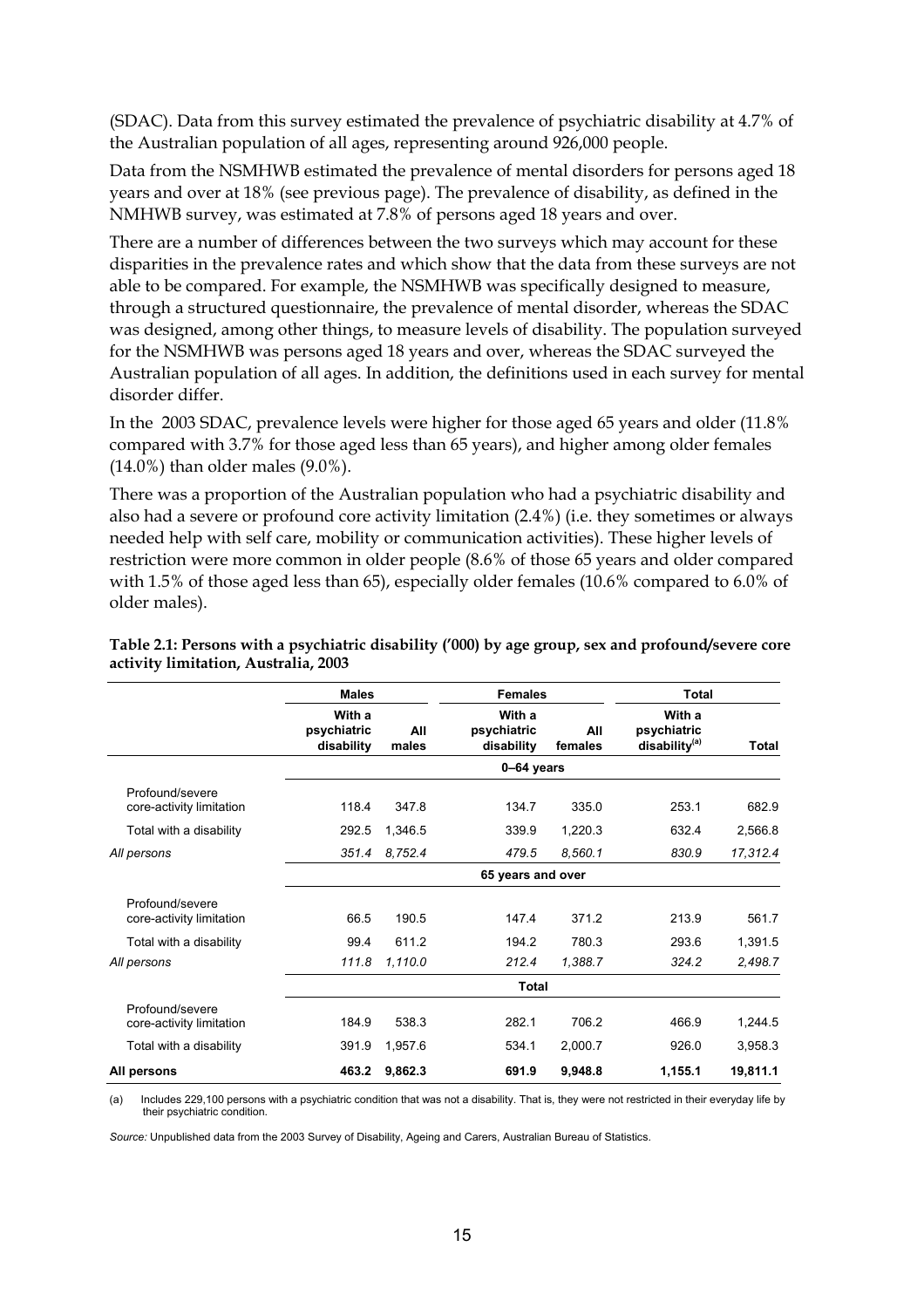# **2.3 Health service expenditure for mental health disorders**

A detailed analysis of health service expenditure by disease and injury categories, including mental health, has been undertaken for 1993–94 and 2000–01 (AIHW 2004b). This analysis distributed total health expenditure in Australia by disease category, estimated using information such as diagnoses reported for patients admitted to hospital, and problems managed for patients attending general practitioners.

In this report, expenditure costs of dementias have been included as well as mental disorders because dementias are included in the definition of mental health-related separations used in this report. This reflects mental health-related care provided to patients with dementias who have been admitted to hospital. The expenditure on dementias in other settings (e.g. aged care homes) may not necessarily be regarded as mental health-related care to the same extent. Data for hospital services expenditure have been adjusted to take into account the impact of long-stay patients on annual expenditure figures.

For 2000–01 it was estimated that health care expenditure for mental health disorders, including expenditure on community mental health, was \$3,861 million (Table 2.2), or 6.7% of recurrent health care expenditure. The majority of this expenditure was for hospital services (31.0% of mental health care expenditure or \$1,196 million), community mental health services (21.8% or \$842 million) and pharmaceuticals (15.9% or \$615 million). In 2000– 01, expenditure on Alzheimer's disease and other dementias totalled \$2,679 million and the majority of this expenditure occurred in aged care homes (87.3% or \$2,339 million).

In comparison, the health care expenditure for mental health disorders (including community health expenditure of \$408 million) for 1993–94 (converted to 2000–01 prices) was estimated at \$2,697 million or 6.6% of recurrent health care expenditure. The expenditure was mostly for hospital services (40.5% or \$1,091 million) and out-of-hospital medical services (19.0% or \$512 million). Expenditure on Alzheimer's disease and other dementias totalled \$814 million in 1993–94 (2.0% of recurrent health care expenditure) which was lower than the expenditure in 2000–01 (4.7% or \$2,679 million).